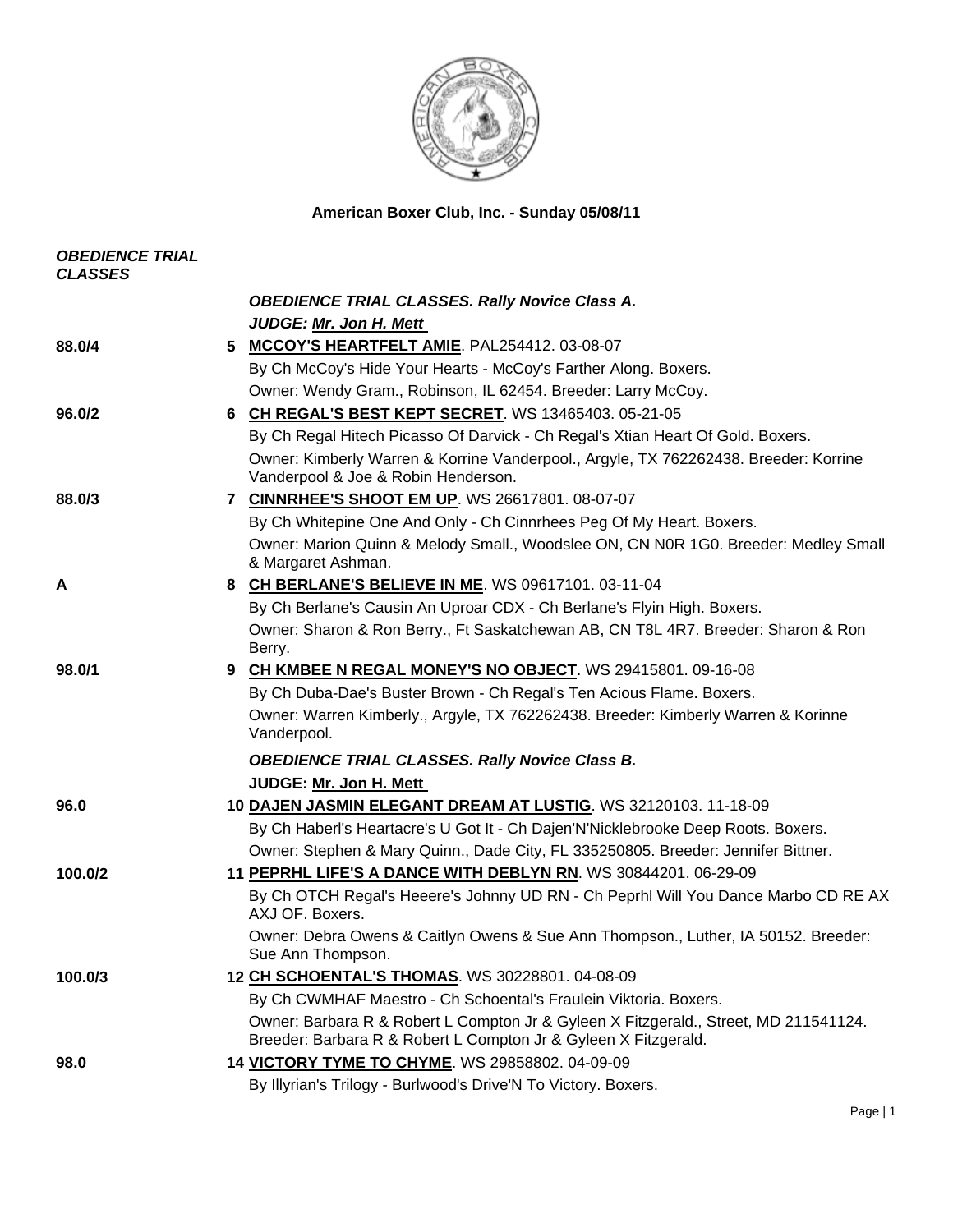|         | Owner: Julie Cizek., West Des Moines, IA 502653721. Breeder: Kathryn V Hulstein &<br>Savanna Hartwig.                               |
|---------|-------------------------------------------------------------------------------------------------------------------------------------|
| 98.0    | 15 BREHO I BEE RELENTLESS. WS 06172901. 11-23-03                                                                                    |
|         | By Ch Draco Bad Boy - Ch Breho I Bee Blazin. Boxers.                                                                                |
|         | Owner: Brenda Stuckey., Jonesboro, LA 712515418. Breeder: Brenda Stuckey & Theresa                                                  |
|         | Galle.                                                                                                                              |
| 96.0    | 16 TEALCREST'S HELLFIGHTER. WS 32322504. 10-27-09                                                                                   |
|         | By CH Tealcrest's Luck Of The Irish - Miro-Tealcrests Whats Ur Name. Boxers.                                                        |
|         | Owner: Jennifer & Todd Graham., Kennesaw, GA 301524668. Breeder: Jill Hootman & Robin<br>Kennedy.                                   |
| 100.0/1 | 18 CINNRHEE HEARTACRE RAISNA RUKUS. WS 33803401. 08-15-09                                                                           |
|         | By Ch K Park Heart Acre At CinnRhee - CinnRhee Heart Acre Time For Joy. Boxers.                                                     |
|         | Owner: Medley H Small & Leah Quiring., Dresden ON, CN N0P 1M0. Breeder: Medley H<br>Small & Margaret R Ashman.                      |
| 83.0    | 19 LUSTIG CHLOE'S LUCKY DAY. ILP160633. 05-01-07                                                                                    |
|         | Boxers.                                                                                                                             |
|         | Owner: Stephen & Mary Quinn., Dade City, FL 335250805. Breeder: .                                                                   |
| 99.0/4  | 20 SUNCHASE'S SIMPLY SPECIAL NEVA RN. WS 28777103. 12-03-08                                                                         |
|         | By Ch KG Halcyon Fire King - Sunchase Simply Eclipsed. Boxers.                                                                      |
|         | Owner: Brenda Staley., Monrovia, IN 46157. Breeder: Rhoda Goselin.                                                                  |
| 98.0    | 21 JEAMAR'S MAKIN' MISCHIEF. WS 24618503. 12-29-07                                                                                  |
|         | By Ch Aracrest Rewynd Holly Lane - Ch Hi-Tech's Genesis Of Jeamar. Boxers.                                                          |
|         | Owner: Mary Lou Carroll & Jean H Mattheiss., Ellicott City, MD 210424826. Breeder: Mary<br>Lou Carroll & Jean H Mattheiss.          |
| 97.0    | 22 CEDARLIN'S REGAL BEGINNINGS. WS 30892106. 06-15-09                                                                               |
|         | By Ch Naja's Enterprise Of Summer - Ch Regal's Full Of Ten Der Grace CD RE OJP NFP.<br>Boxers.                                      |
|         | Owner: Eric & Rebecca Gilchrist., North Liberty, IA 52317. Breeder: Rebecca Gilchrist &<br>Korinne Vanderpool.                      |
| 95.0    | 23 CH FIRESTAR'S INDIAN WARRIOR. WS 23151705. 08-14-07                                                                              |
|         | By Ch Garnsey's High Tide - Ch Firestar's Indian Summer CD RN. Boxers.                                                              |
|         | Owner: Sandra J Johnson & Diane E Boyle., Lemont, IL 604394633. Breeder: Sandra J<br>Johnson & Diane E Bovle.                       |
| 99.0    | 24 PHEASANT HOLLOW'S NEXT TOP MODEL. WS 32407604. 11-16-09                                                                          |
|         | By Ch Pheasant Hollow's Macho Camacho - Twin Ponds Elegance Of Pheasant Hollow.                                                     |
|         | Boxers.                                                                                                                             |
|         | Owner: Mary Wanzer & Kerry & Allison Jones., Brockport, NY 14420. Breeder: Robert &<br>Patricia Detoro & Kerry & Allison Jones.     |
| Α       | 25 CYNTECH'S VIVA LA VITA INTEGRA. WL 292758CAN. 05-02-09                                                                           |
|         | By Ch Summer's Blackjack Of Shadigee - Country Time's Black Pearl. Boxers.                                                          |
|         | Owner: Joanne M Klauer., Calgary AB, CN T3G 5Z5. Breeder: Cindy Thomas.                                                             |
| 87.0    | 26 CH ZEPHYR & LEMKO'S TURN BACK TIME. WS 15665701. 10-26-07                                                                        |
|         | By Ch Golden Haze's Tuxedo - Tahiti Sunrise. Boxers.                                                                                |
|         | Owner: Sharon Simpson & Jerry & Linda Huffman & Susan Blue., Ruther Glen, VA<br>225462045. Breeder: Sharon Simpson & Jessica Kozel. |
| A       | 27 DAJEN JASMIN ELEGANT DREAM. WS--32120103. 11-18-09                                                                               |
|         | By Ch Haberl's Heartacre's U Got It CD RN - Ch Dajen'N'Nicklebrooke Deep Roots. Boxers.                                             |
|         | Owner: Stephen & Mary Quinn., Dade City, FL 33525. Breeder: Jennifer Bittner.                                                       |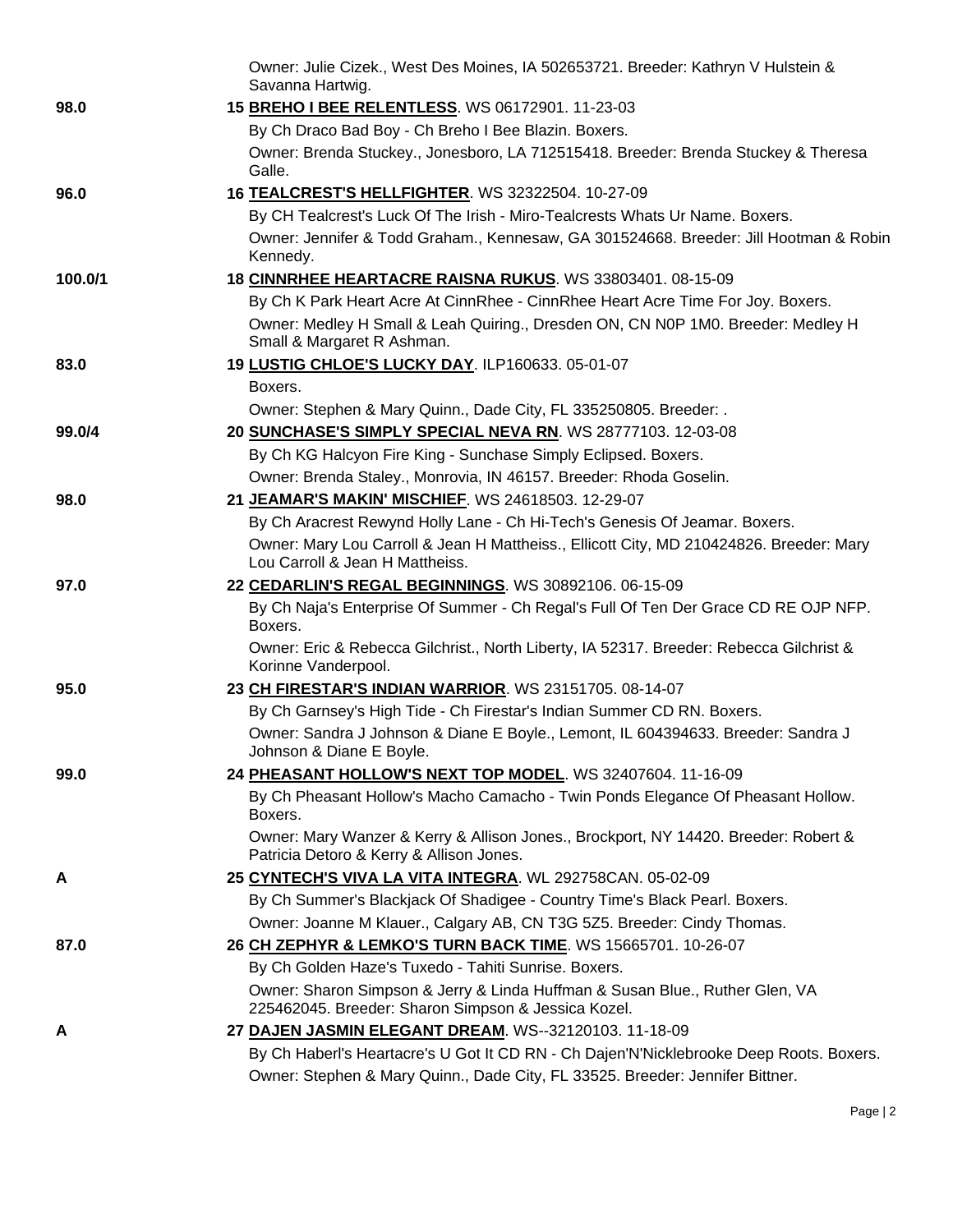|             | <b>OBEDIENCE TRIAL CLASSES. Rally Advanced Class A.</b>                                                                         |
|-------------|---------------------------------------------------------------------------------------------------------------------------------|
|             | JUDGE: Mr. Jon H. Mett                                                                                                          |
| 99.0/1      | 28 WOLFCREEKS AND THE CROWD ROARED RN. WS 32525903. 01-02-10                                                                    |
|             | By Ch Raklyns The Bronx MVP At Third - Ch Schmidts Pied Piper Of Heart Acre. Boxers.                                            |
|             | Owner: Dr Leslie A Myers DVM., Sharon Center, OH 442740330. Breeder: Glenn Yeager &                                             |
|             | Cindy Yeager & Juli Scmidt.                                                                                                     |
| <b>JUDG</b> | 29 CHERKEI'S BUSY BEING AWOL RN CA. WS 33485302. 02-03-09                                                                       |
|             | By Ch Bravo N Sunset Stealing Time - Ch Cherkei Cotton Crinoline. Boxers.                                                       |
|             | Owner: Todd Bucha., Marietta, GA 300641224. Breeder: Marjorie Ross & Cheryl Robbins &<br>Keith Robbins.                         |
| 97.0/3      | 30 VALLEY'S BOLD KNIGHT AX AXJ. WS 13383301. 05-31-05                                                                           |
|             | By Ch Summer's Blackjack Of Shadigee - Magic In Paradise AX AXJ. Boxers.                                                        |
|             | Owner: Rosemarie Right., Royesford, PA 19468. Breeder: Rosemarie Right.                                                         |
| 89.0/4      | 31 PRIZMS TAZMANIAN DEVILFIRE RN NA NAJ. WS 25804205. 03-12-08                                                                  |
|             | By Ch Amity Halls All About Me - Prizms Stolen Jewel. Boxers.                                                                   |
|             | Owner: Robyn Ginther., Walnutport, PA 180889373. Breeder: Carla Amsdell.                                                        |
| <b>JUDG</b> | 32 CARMONDENE ALIADIERE VIA ABYTHORN RN. WS26756502. 01-26-08                                                                   |
|             | By Abythorn Dijon - Taranut Loggin On To Carmondene. Boxers.                                                                    |
|             | Owner: Kimberly Peterman & Kti Jensen., Columbia, MO 652024318. Breeder: Carol Moncur-<br>Drysdale.                             |
| 98.0/2      | 33 TERDAN GOIN TOPLESS AT CODACK RN. WS 30140701. 04-23-09                                                                      |
|             | By Ch Breho I Bee Shinin' - Terdan N Darvick's Perfect Storm. Boxers.                                                           |
|             | Owner: Connie Back & Brenda Stuckey., River Ridge, LA 701233667. Breeder: Danny Phillips<br>& Terri Phillips & Darlene Vickers. |
|             |                                                                                                                                 |
|             | <b>OBEDIENCE TRIAL CLASSES. Rally Advanced Class B.</b>                                                                         |
|             | JUDGE: Mr. Jon H. Mett                                                                                                          |
| 96.0        | 17 SWEET GEORGIE'S BELLE OF THE BALL UD MX MXJ. WS 13466602. 06-25-05                                                           |
|             | By Ch Elm Runs At Heart Acre - Sweet Georgie Girl UDX2 MX MXJ. Boxers.                                                          |
|             | Owner: James P & Ruth M Hutchins., Cincinnati, OH 45224. Breeder: Ruth M Hutchins &<br>James P Hutchins.                        |
| 98.0/3      | 34 WINSTON CDX GN RE. ILP159730. 01-05-05                                                                                       |
|             | Boxers.                                                                                                                         |
|             | Owner: Julie Cizek., West Des Moines, IA 502653721. Breeder: .                                                                  |
|             | 35 STALEY'S BRIAN BOZWORTH RN. PAL203128. 01-27-08                                                                              |
|             | Boxers.                                                                                                                         |
|             | Owner: Charles Staley & Brenda Staley., Monrovia, IN 46157. Breeder: .                                                          |
| 96.0        | 36 LEMKO'S SHOOTIN' STAR AT ROCKET BN RN AX OAJ. WS 25569907. 02-20-08                                                          |
|             | By Twinkle Star V. Eurozone - Ch Lemko's Rising Sun. Boxers.                                                                    |
|             | Owner: Kerry Rodgers., Georgetown, TX 786339342. Breeder: Jessica Kozel.                                                        |
| 97.0/4      | 37 CHESHIRE'S LITTLE SECRET. PAL204436. 07-22-08                                                                                |
|             | Boxers.                                                                                                                         |
|             | Owner: Jennifer Kimberlin., Republic, MO 657382250. Breeder: .                                                                  |
|             | 38 HEARTACRE HABERL CONSTANT GARDENER RN. WS 27750903. 07-16-08                                                                 |
|             | By Ch Logan Elm Run's At Heart Acre - Ch Haberl's Bill Of Rights. Boxers.                                                       |
|             | Owner: Evelyn Mark & JoAnn Haberl., Eustis, FL 327367220. Breeder: JoAnn Haberl & BJ<br>Barnhardt & G Renzulli.                 |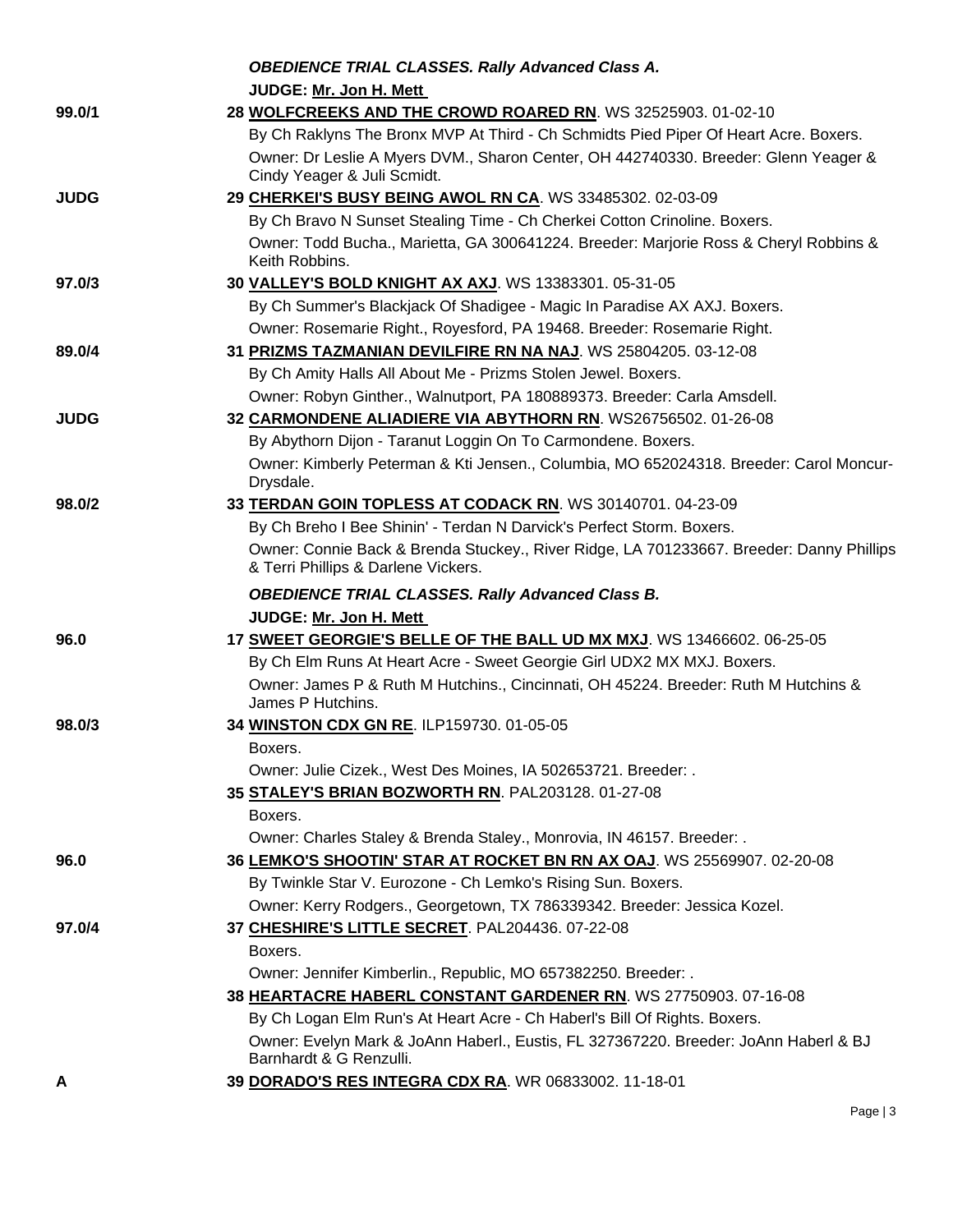|         | By Ch Mephisto's Law And Order - Ch Dorado's Win A Dream. Boxers.                                                        |
|---------|--------------------------------------------------------------------------------------------------------------------------|
|         | Owner: Joanne M Klauer., Calgary AB, CN T3G 5Z5. Breeder: Karen Knox.                                                    |
| 96.0    | 40 CH BEACON'S PHOENIX RISING CD RE. WS 08195304. 04-09-04                                                               |
|         | By Ch Mi-T's Double Stuff - Rutherford's Trudy. Boxers.                                                                  |
|         | Owner: Sharon Kang & Kim Rutherford., Fairfield, TX 75840. Breeder: Kim Rutherford &<br>Sharon Kang.                     |
|         | 41 BRUSH HILL'S BUSY IZZY RN NF OA AXJ. WS 28818309. 01-01-09                                                            |
|         | By Ch Adellins Simply Nantess - Ch Brush Hills All Riled Up CDX RN. Boxers.                                              |
|         | Owner: Allison Vicuna., East Granby, CT 060269546. Breeder: Ellen Bradley & Jane Tulley.                                 |
| 100.0/1 | 42 TEALCREST'S HALF A SIXPENCE UDX RN MX MXJ. WS 13710702. 05-20-05                                                      |
|         | By Ch Masues Out Of Luck - Ch Tealcrest's Pennys From Heaven CDX RA MX MXJ. Boxers.                                      |
|         | Owner: Mary Nee., Fairview Heights, IL 622083521. Breeder: Jill Hootman.                                                 |
| 99.0/2  | 43 CHERKEI'S TOO HOT TO HANDLE CD RN MX AXJ OF CA. WS 26680101. 06-06-08                                                 |
|         | By Ch Reannon CherKei's Turn Up The Volume - Ch Bayview Some Like It Hot. Boxers.                                        |
|         | Owner: Todd Buchla., Marietta, GA 300641224. Breeder: Cheryl Robbins & Keith Robbins &<br>Romi Cormier & Sheila Cormier. |
|         | <b>OBEDIENCE TRIAL CLASSES. Rally Excellent Class A.</b>                                                                 |
|         | <b>JUDGE: Mrs. Carol Mett</b>                                                                                            |
| 80.0/2  | 45 YDK'S DESERT WEST WIND RA AX AXJ OF. WS 17961701. 05-14-06                                                            |
|         | By Ch Bargary's Buried Treasure - Bargary's Happy Days RN NA NAJ. Boxers.                                                |
|         | Owner: Jennifer Yates., Lindenhurst, NY 11757. Breeder: Jennifer & Clint Yates & Barbara<br>Wadge.                       |
| 79.0/3  | 46 CARLYN OAKS MIDNIGHT CHARM RA OA OAJ. WS 28415702. 10-01-08                                                           |
|         | By Ch Heart Acres Stingray Of Cinnrhee - Ch Heartacres Charisma Of Cinnrhee. Boxers.                                     |
|         | Owner: Ellen Gruber., Niles, MI 491208732. Breeder: Carol L Herman.                                                      |
| 90.0/1  | 47 BENCHMARK'S BLACK MAGIC RA NAJ. WS 13163302. 05-09-05                                                                 |
|         | By Ch Kami-Ko N' Kini Woodview Lariat - Benchmarks Aurora Star. Boxers.                                                  |
|         | Owner: Brenda Staley., Monrovia, IN 46157. Breeder: Ellen Ellerman & Brenda Staley.                                      |
|         | <b>OBEDIENCE TRIAL CLASSES. Rally Excellent Class B.</b>                                                                 |
|         | JUDGE: Mrs. Carol Mett                                                                                                   |
| 82.0    | 34 WINSTON CDX GN RE. ILP159730. 01-05-05<br>Boxers.                                                                     |
|         | Owner: Julie Cizek., West Des Moines, IA 502653721. Breeder: .                                                           |
| 92.0    | 37 CHESHIRE'S LITTLE SECRET. PAL204436. 07-22-08                                                                         |
|         | Boxers.                                                                                                                  |
|         | Owner: Jennifer Kimberlin., Republic, MO 657382250. Breeder: .                                                           |
| 94.0/1  | 39 DORADO'S RES INTEGRA CDX RA. WR 06833002. 11-18-01                                                                    |
|         | By Ch Mephisto's Law And Order - Ch Dorado's Win A Dream. Boxers.                                                        |
|         | Owner: Joanne M Klauer., Calgary AB, CN T3G 5Z5. Breeder: Karen Knox.                                                    |
| 94.0/2  | 40 CH BEACON'S PHOENIX RISING CD RE. WS 08195304. 04-09-04                                                               |
|         | By Ch Mi-T's Double Stuff - Rutherford's Trudy. Boxers.                                                                  |
|         | Owner: Sharon Kang & Kim Rutherford., Fairfield, TX 75840. Breeder: Kim Rutherford &<br>Sharon Kang.                     |
| 85.0    | 48 BENDER KINNEY. ILP157718. 06-08-03                                                                                    |
|         | Boxers.                                                                                                                  |
|         | Owner: Tracy Kinney., Batavia, OH 451038470. Breeder: .                                                                  |